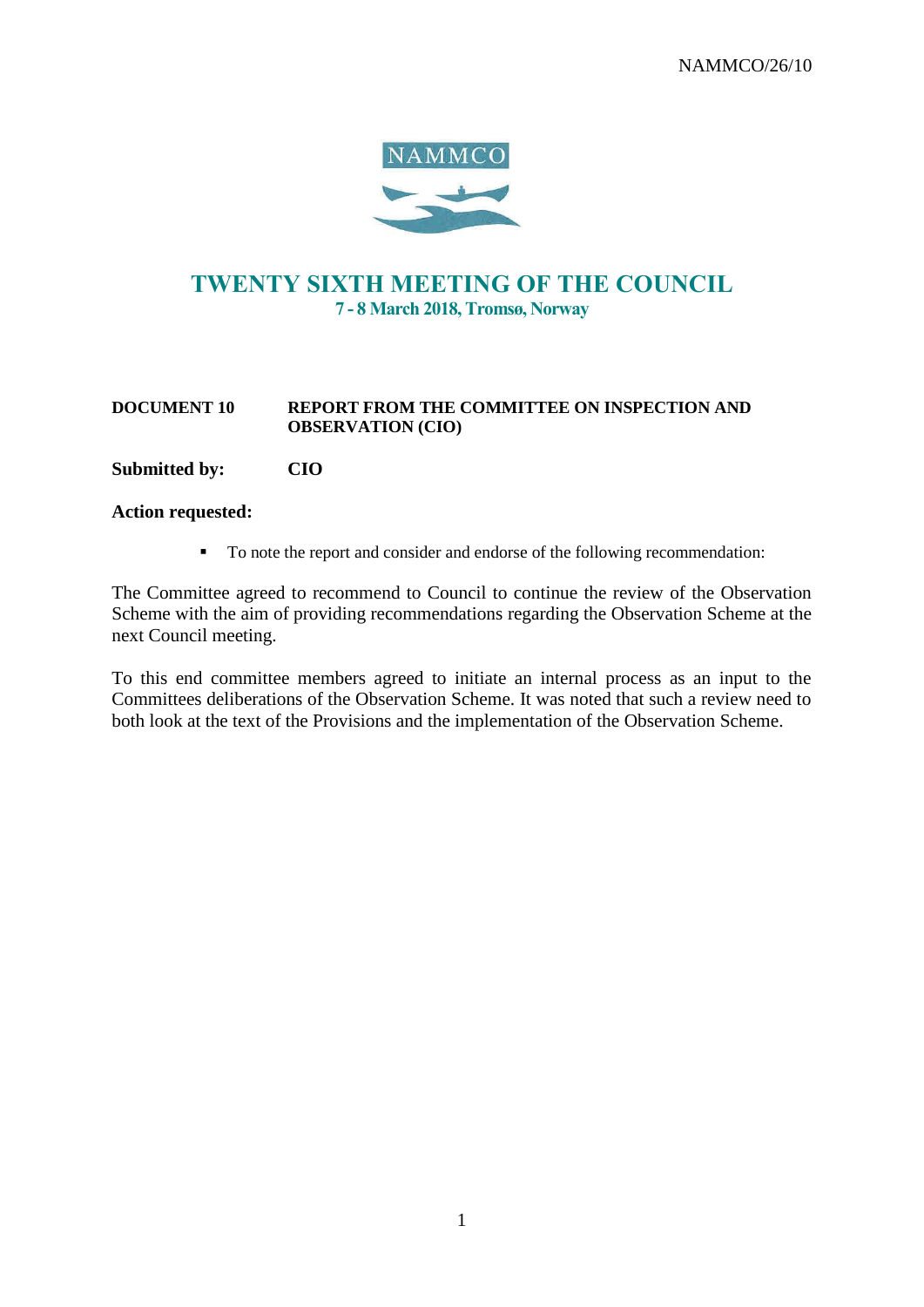The CIO has held one meeting on 16 February 2018 since NAMMCO 25.

Members of the CIO in 2018: Ulla Svarrer Wang, Chair (Faroe Islands), Nette Levermann (Greenland), Guðni Magnús Eiríksson (Iceland), Hild Ynnesdal (Norway).

The next meeting of the CIO is scheduled in November 2018, unless new requests from Council at NAMMCO 26 require otherwise.

## **THE FOLLOWING SUMMARIESES THE MAIN DISCUSSIONS AND RECOMMENDATIONS TO COUNCIL FROM CIO:**

## **1. Review of the Observation Scheme and its implementation.**

The NAMMCO International Observation Scheme was established in 1998. The first and only review of *the implementation* of the Observation Scheme was done in 2005 – eight years after the introduction of the scheme. The *provisions of the Observation Scheme* have been revised several times with the last revision in 2009. Revisions to the provisions have mainly been related to the introduction of the electronic monitoring system in Norway and safety issues related to out at sea observations.

Given that 12 years has passed since the first review, the Secretariat proposed the CIO to carry out a review of the implementation of the Scheme and provided them with a review report. The report presents a review of the implementation process, the results obtained and recommend possible improvements.

The implementation of the Scheme is reviewed in light of criteria established by international instruments relevant to NAMMCO as well as guidelines, standards and practices from other regional fisheries bodies. Relevant sources for defining these criteria were:

- The Fish Stocks Agreement
- The FAO Code of conduct and FAO guidelines for responsible fisheries
- RFMO measures pertaining observer programmes and
- Chatham House Recommended Best Practices for Regional Fisheries Organisations.

It was emphasized that these international instruments were only used as a tool and not as comparable entities.

An important parameter for assessing observer programmes is the level of coverage or, for NAMMCO member countries, the percentage of hunting effort observed. The report identified and used three major coverage rates: fleet observation rate for on board observations, catching event observation rate and kill observation rate.

The review was based on reviewing the observer mandatory and voluntary reports and the annual reports of the Secretariat to the CIO.

The report reviewed the different phases of the implementation process:

- Nomination and selection of observers
- Role of the observer
- Identification of the scope of annual observations
- Instructions and information given to observers
- Reporting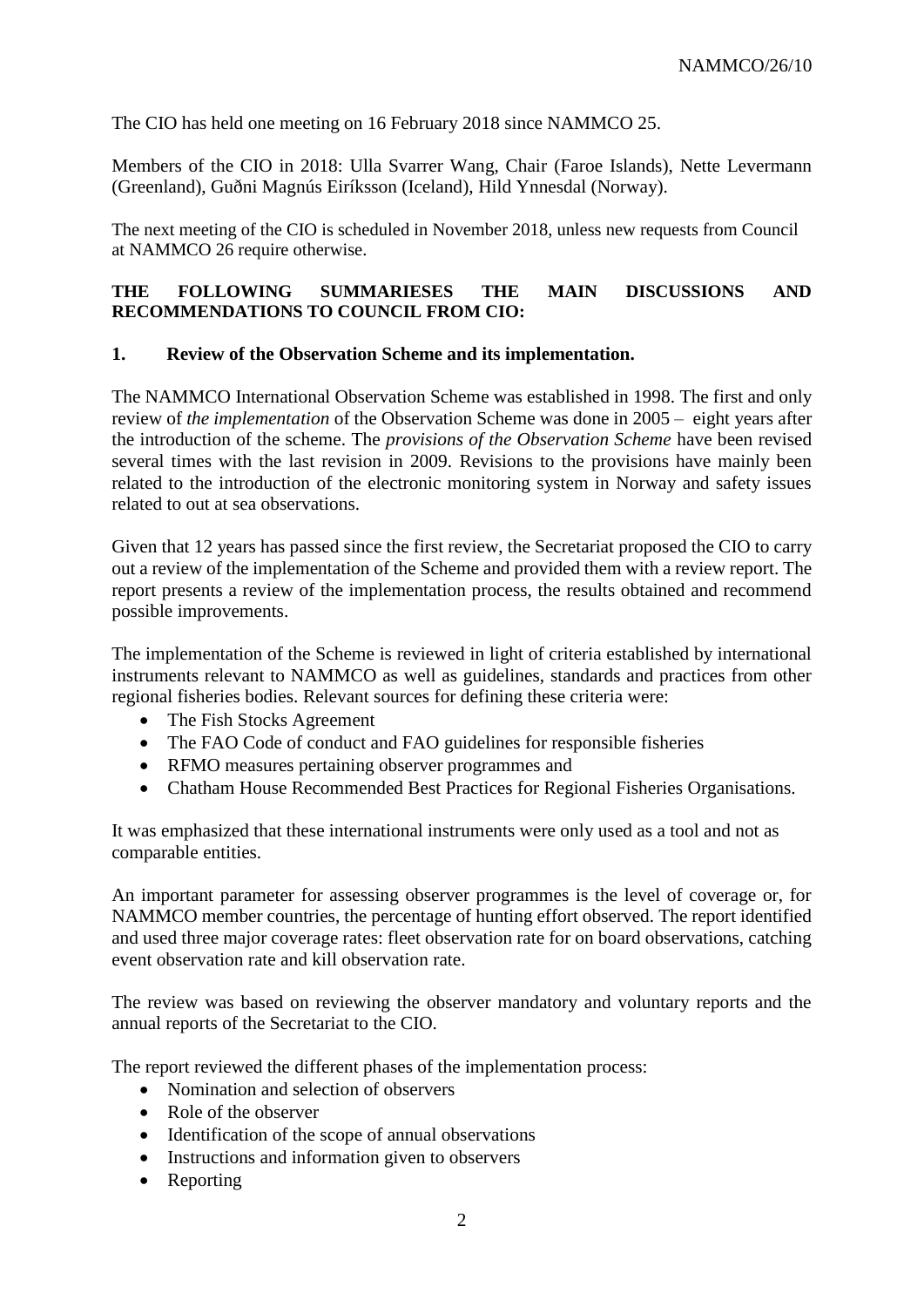It provided information on

- The types of hunts in NAMMCO member countries
- The yearly scopes of the Scheme
- Number of times the different hunts had been observed 1998-2017
- Reported infringements

The evaluation looked at

- Coverage of member countries hunting activities
- Coverage rate and representativeness of activities
- On-land based observations versus on-board observations
- Observers competence and safety
- Cost effectiveness of the Observation Scheme

The review report proposed several recommendations both at a general level, and more specific levels. The overall recommendation is the need to define the objective(s) of the Observation Scheme, as until now only the purpose is defined, to procure better guidance to defining the appropriate coverage level of the Scheme.

The Committee discussed the review report and had some remarks, hereunder suggested some changes.

The Committee complimented the Secretariat for having undertaken this evaluation. The Committee saw the report as constituting a valuable input and starting point for a review of the Observation Scheme. It was agreed that the document would have status as an internal working document and as such would not be presented to Council at this year's meeting.

The Committee agreed to recommend to Council to continue the review of the Observation Scheme with the aim of providing recommendations regarding the Observation Scheme at the next Council meeting. To this end committee members agreed to initiate an internal process as an input to the Committees deliberations of the Observation Scheme. It was noted that such a review need to both look at the text of the Provisions and the implementation of the Observation Scheme.

# **2. THE 2017 SEASON**

The scope of the observation scheme for 2017 was minke and fin whale hunting in Iceland, planned for two observers. However, as no fin whale hunting would be conducted in 2017, only one observer was contracted to observe minke whale hunting. The observer was contracted for the period 26 June – 18 July.

The observer joined two whaling vessels – one during 3 trips and one during 1 trip. Several chases were observed and 2 minke whales were taken, both on the same boat, and no whales were struck and lost.

In Iceland two whaling vessels were active during the whole season and a total of 17 whales were taken. No struck and lost were reported. The total hunting season was from 2 June to 2 December with the last animal caught 24 July. The catch per vessel was 10 and 7 animals, respective.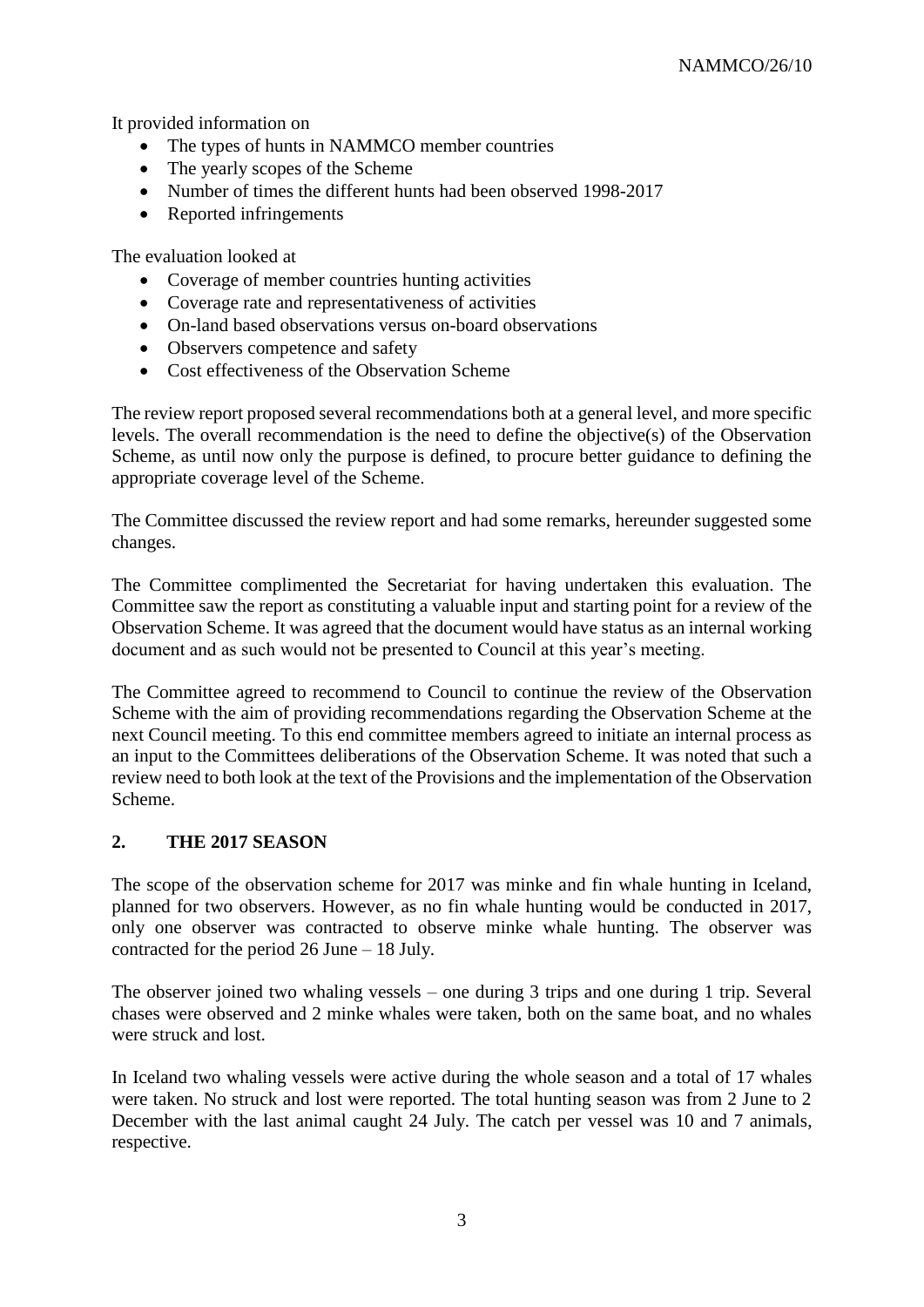During the observation period on boat no 1, 2 animals were taken out of a total of 10 for the whole season. The observer also observed 8 chases and shots being fired without hitting the whales. On boat no 2, the observer observed 1 chase and one shot being fired without hitting the whale.

The observer carried out the observations in accordance with the provisions of the Scheme. No violations were reported, and reports have been submitted to the Secretariat.

Prior to the observation period, the observer had been provided with the Provisions of the Joint NAMMCO Control Scheme for the Hunting of Marine Mammals and had received an overview of the national laws and regulations pertaining to hunting of marine mammals in Iceland by the representative from the Fisheries Directorate, his contact person when in Iceland. The observer was informed of the list of control for national inspections and all necessary information on active hunting boats and provided with the necessary contact details.

The Committee recommended that information from Observer diaries be used for improvement of hunts, if possible.

# **3. THE 2018 SEASON**

The Committee was asked to identify the scope of the 2018 season based on discussions under agenda item 2 and also keeping in mind that the Finance and Administration Committee had allocated NOK 70 000 to cover the observation activities in 2018. The FAC decision was based on 2018 being an extraordinary budget year resulting in general major cuts in all NAMMCO activities.

The Committee noted the FAC decision to allocate NOK 70 000 to cover observation activities in 2018 and agreed that the only scope which could give meaningful observation with such a low budget was to send one observer to the Faroe Islands to observe the pilot whale hunt, and to ask him to specifically observe and report on as many individual kills as possible.

# **4. UPDATE ON NATIONAL MONITORING DATA**

# **Faroe Islands**

FO reiterated that they do not have national inspectors to monitor whaling. However, the way the pilot whale hunt is regulated by law ensures the control and monitoring of the pilot whale drive hunts trough the district administrator ("Sysselman") and the whaling foremen leading each hunt.

# **Greenland**

GL informed that the wildlife officers as part of the regular national control have followed and controlled large whale hunts, beluga and narwhale hunts, seal and walrus hunts. The controls have been carried out randomly at sea. On land the control consists of checking hunting permits and products when coming to the harbour and later when the hunter is selling the products. No infractions were reported for 2017. TTD data was collected by the hunters for the large whales, narwhal and beluga as part of the mandatory national reporting requirements.

### **Norway**

NO informed that monitoring is carried out by the Electronic Trip Recorder (Blue Box).